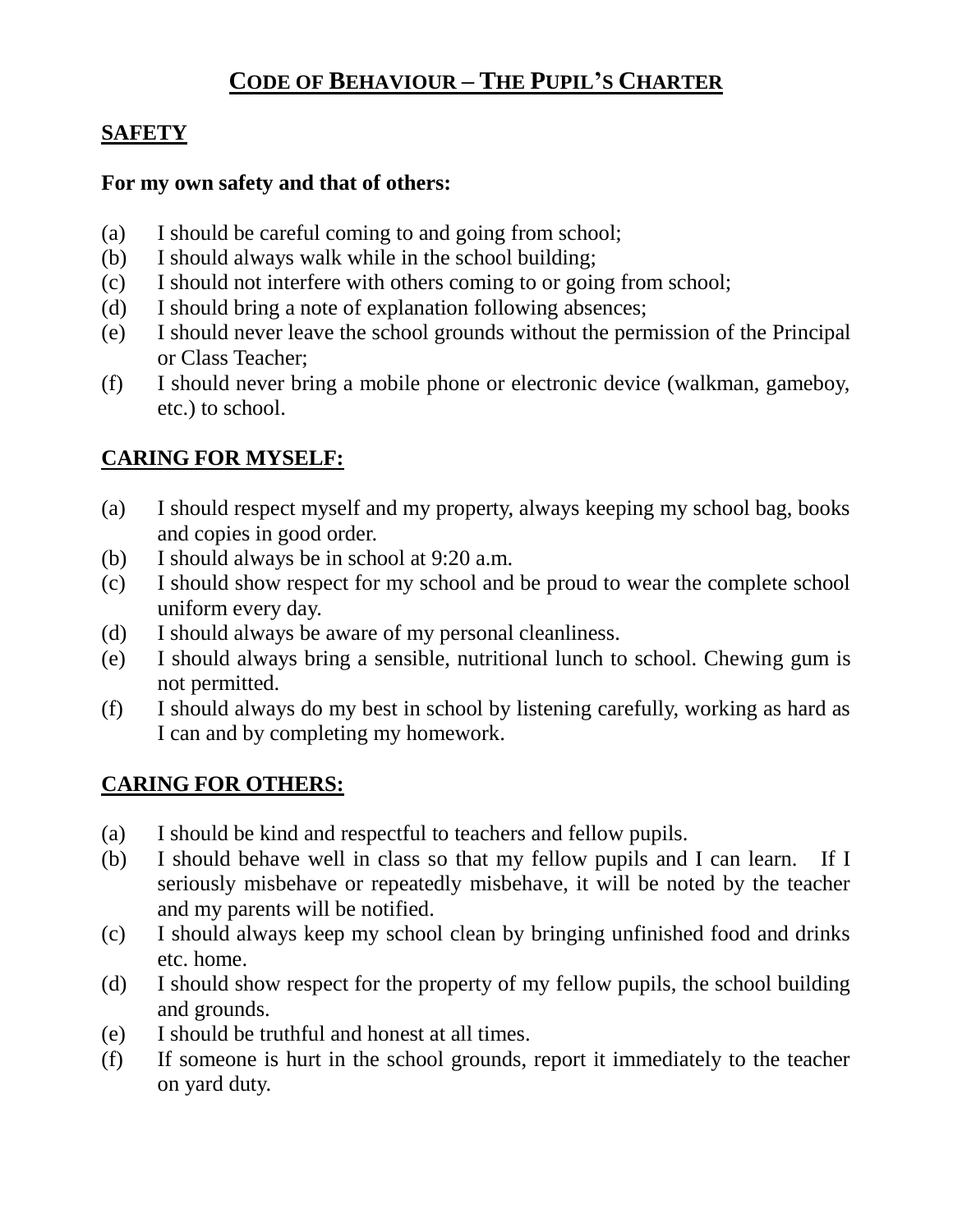## **BEHAVING IN THE YARD:**

#### **Misbehaviour in the yard consists of any action that puts the safety of self/other pupils at risk:**

- (a) I should enjoy playtime by playing safely in my class area.
- (b) I should never leave the school yard / field without the teacher's permission.
- (c) I know that wrestling, fighting, kicking, teasing and bullying are strictly forbidden.
- (d) I should never use bad language or name call.
- (e) My parents will be notified concerning repeated misbehaviour in the yard.

## **BULLYING:**

*"Bullying is repeated verbal, psychological and physical aggression"*

**I should never bully others. I should never allow others to bully me or any other pupil, and if it happens I should tell my parents and my teacher. Bullying is always unacceptable.**

*Scoil Mháirtín is a "Bully-Free" zone.*

## **SANCTIONS**

#### **The following strategies may be used to show disapproval of unacceptable behaviour.**

- (a) Reasoning with the pupil;
- (b) Reprimand (including advice on how to improve);
- (c) Temporary separation from peers, friends or others;
- (d) Loss of privileges;
- (e) Supervised detention;
- (f) Prescribing additional work extra homework;
- (g) Communication with parents (a written note in the pupils homework journal / a phone call);
- (h) Parents called to meet teachers;
- (i) Referral to Principal;
- (j) Exclusion from school (suspension or expulsion in accordance with Rule 130 of Rules for National Schools & Education Welfare Act 2000).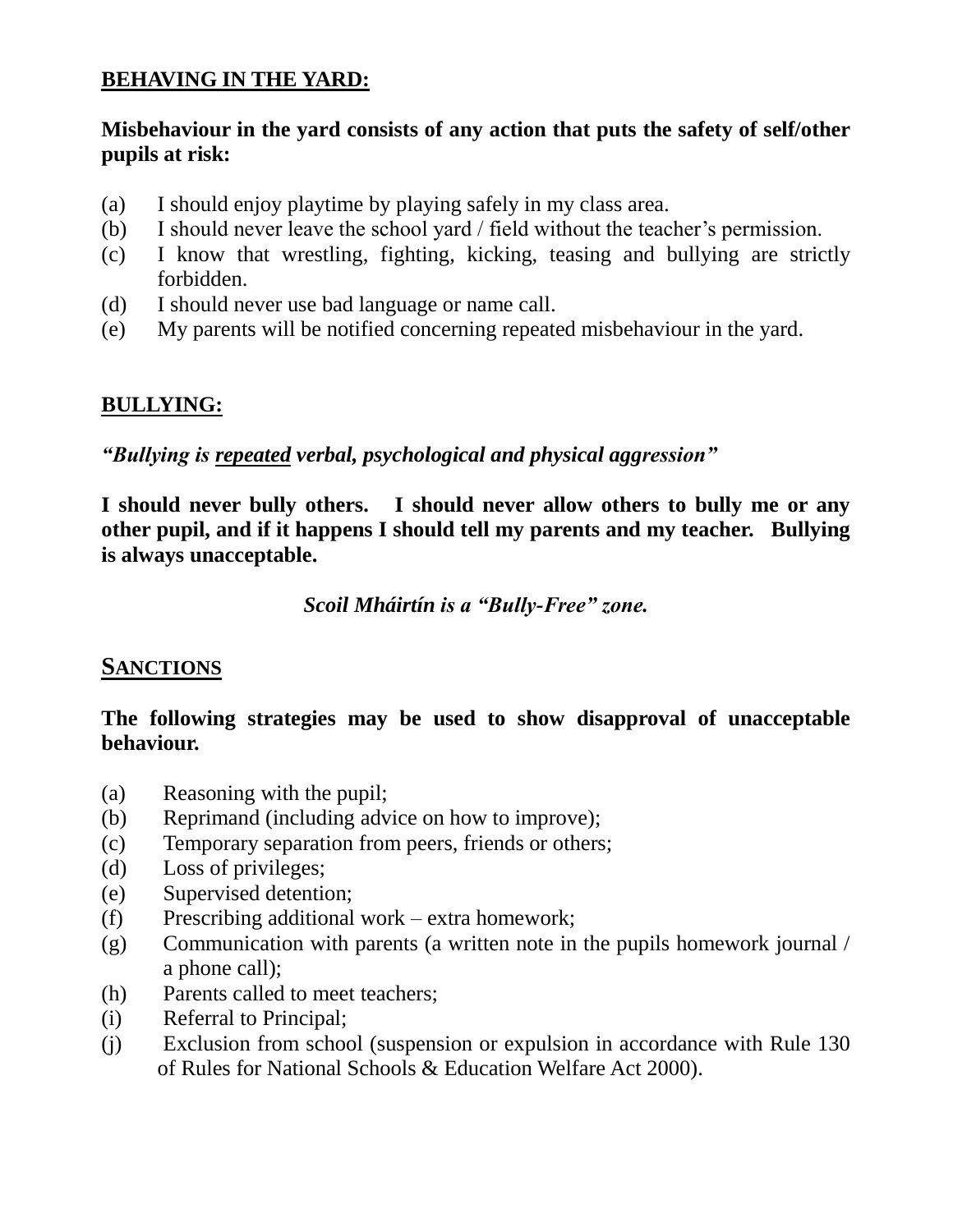#### **SUSPENSION/EXPULSION**

Before serious sanctions such as suspension or expulsion are used, the normal channels of communication between school and parents will be utilised. Parents will be involved at an early stage rather than as a last resort. Communication with parents may be verbal or by letter depending on the circumstances.

For gross misbehaviour or repeated instances of serious misbehaviour, suspension may be considered. Parents concerned will be invited to come to the school to discuss their child's case. Aggressive, threatening or violent behaviour towards a teacher or pupil will be regarded as serious or gross misbehaviour.

Where there are repeated instances of serious misbehaviour, the Chairperson of the Board of Management will be informed and the parents will be requested in writing to attend at the school to meet the Chairperson and the principal. If the parents do not give an undertaking that the pupil will behave in an acceptable manner in the future, the pupil may be suspended for a period.

Prior to suspension, where possible, the Principal may review the case in consultation with teachers and other members of the school community involved, with due regard to records of previous misbehaviours, their pattern and context, sanctions and other interventions used and their outcomes and any relevant medical information. Suspension will be in accordance with Rule 130(5) of the Rules for National and the Education Welfare Act 2000(see Appendix 3).

In the case of gross misbehaviour, where it is necessary to ensure that order and discipline are maintained and to secure the safety of the pupils, the Board may authorise the Chairperson or Principal to sanction an immediate suspension for a period not exceeding three school days, pending a discussion of the matter with the parents.

Expulsion may be considered in an extreme case, in accordance with the Rule 130(6) in the Rules for National Schools and the Education Welfare Act 2000. The Board shall notify the Education Welfare Board of any suspension/expulsion in accordance with Section 24 of the Education Welfare Act.